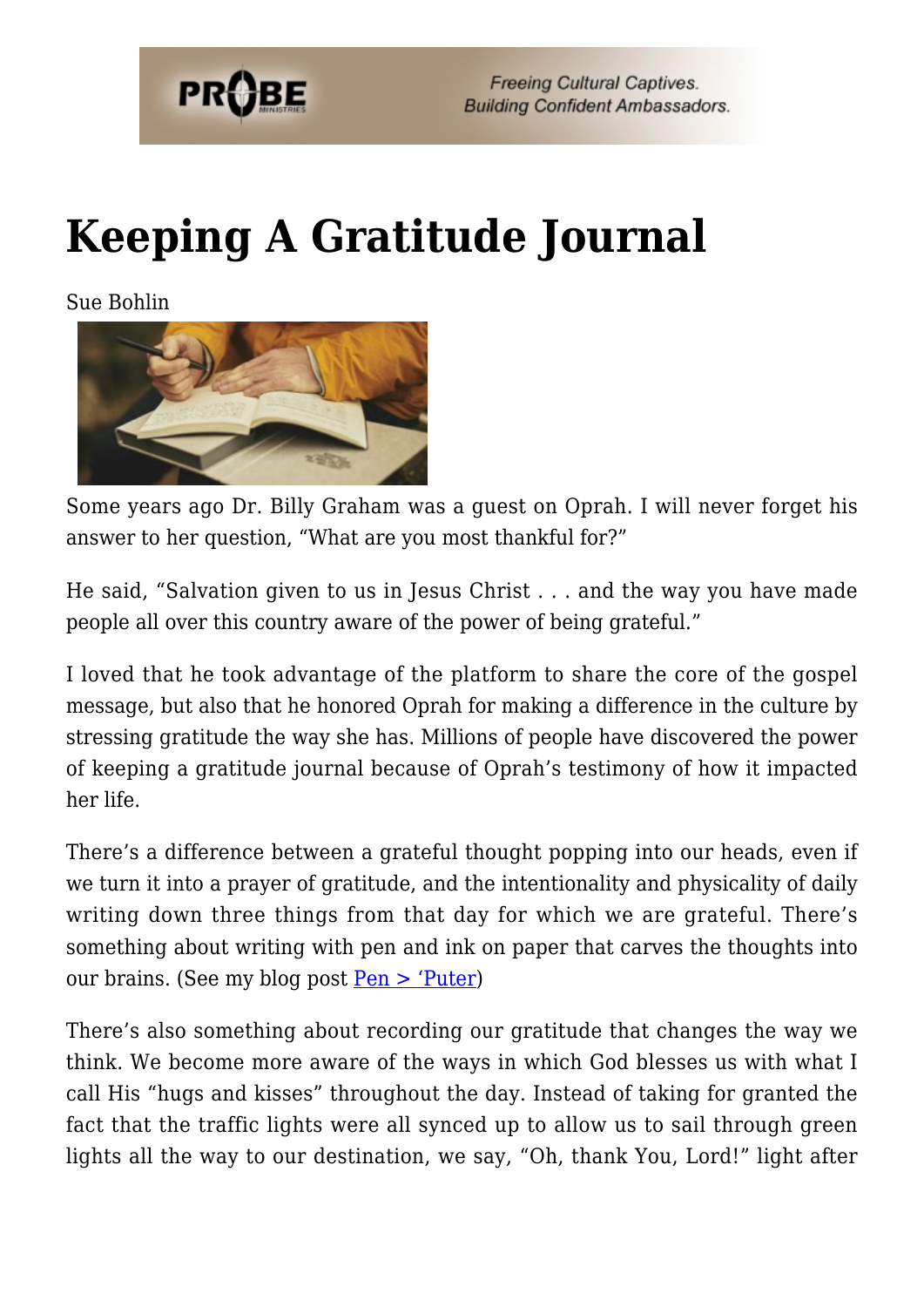

**Freeing Cultural Captives. Building Confident Ambassadors.** 

light, our sense of wonder and appreciation enlarging with each intersection. When the rain starts literally the second after we climb into the car and slam the door shut, we say, "Oh Lord!! Bless You!" instead of saying, "Wow, that was lucky." When we wake up in the morning and realize we didn't have to get up and use the restroom, we see it as the blessing and gift that it is rather than taking it for granted.

I always suggest keeping a gratitude journal for those battling depression. If they are especially depressed, I suggest writing down ten things instead of three or five. When we are deep in the weeds of despair and hopelessness, it's easy to believe the lie that nobody cares, including God. But even those immersed in the mire of darkness can still find things to be grateful for: any body part that works, any body part that doesn't hurt, heating or air conditioning, a bed to sleep in, access to clean water to drink and bathe in, being surrounded by people who speak the same language, internet access, a car, family members who still love them, a job, their memory, the ability to read . . . the list goes on and on, if they will pay attention. (Let me take a moment to point you to an excellent article on Bible.org by my dear friend Ann Golding: "[Helping a Friend Through the](https://bible.org/article/helping-friend-through-darkness-depression) [Darkness of Depression.](https://bible.org/article/helping-friend-through-darkness-depression)"

Several years ago, Ann Voskamp taught more millions of people to keep a gratitude journal in her book *One Thousand Gifts*. She explained that everything that God allows to happen to us is filtered through His love and grace, so even if it's horrible and painful, it is transformed into a gift for which we can say "Thank You."

One of my pastors regularly posts to Instagram a picture of the gifts he's grateful for, hashtagged with a number. Having started at #1000, he's at #538 today. Not surprisingly, JP [@jpokluda] is one of the most joy-filled people you'll ever meet. He lives immersed in always-conscious gratitude that overflows into joy.

It would be reasonable for you to wonder about MY gratitude journal, right?